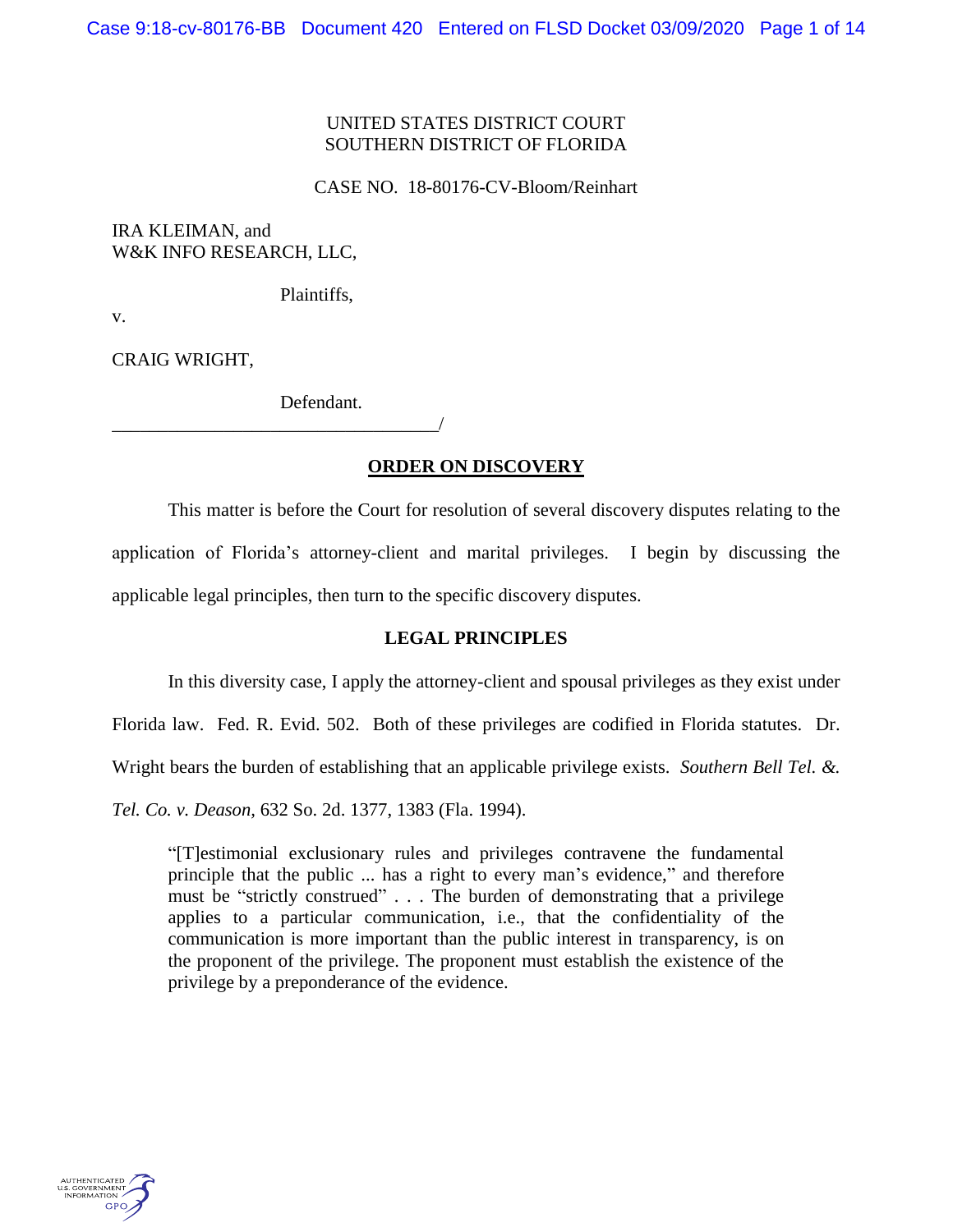*MapleWood Partners, L.P. v. Indian Harbor Ins. Co.,* 295 F.R.D. 550, 583-84 (S.D. Fla. 2013)

(J. Hoeveler) (citations omitted) (bracket in original) (applying Fed. R. Evid. 104(a) and 502 to

Florida privilege). A privilege can be waived by voluntary disclosure. Fla. Stat.  $90.507<sup>1</sup>$ 

The attorney-client privilege is found in Florida Statute 90.502, which states in relevant

part:

(2) A client has a privilege to refuse to disclose, and to prevent any other person from disclosing, the contents of confidential communications when such other person learned of the communications because they were made in the rendition of legal services to the client.

(3) The privilege may be claimed by:

(a) The client.

(b) A guardian or conservator of the client.

(c) The personal representative of a deceased client.

(d) A successor, assignee, trustee in dissolution, or any similar representative of an organization, corporation, or association or other entity, either public or private, whether or not in existence.

(e) The lawyer, but only on behalf of the client. The lawyer's authority to claim the privilege is presumed in the absence of contrary evidence.

Fla. Stat. 90.502.

 $\overline{a}$ 

A corporation can hold an attorney-client privilege.

Unlike a claim of attorney-client privilege made by an individual, a claim of privilege raised by a corporation is subject to a "heightened level of scrutiny." To establish that communications are protected by the attorney-client privilege, Defendants must demonstrate that the documents satisfy the following requirements:

(1) the communication would not have been made but for the contemplation of legal service;

 $<sup>1</sup>$  A person who has a privilege against the disclosure of a confidential matter or communication</sup> waives the privilege if the person, or the person's predecessor while holder of the privilege, voluntarily discloses or makes the communication when he or she does not have a reasonable expectation of privacy, or consents to disclosure of, any significant part of the matter or communication. This section is not applicable when the disclosure is itself a privileged communication. Fla. Stat. § 90.507.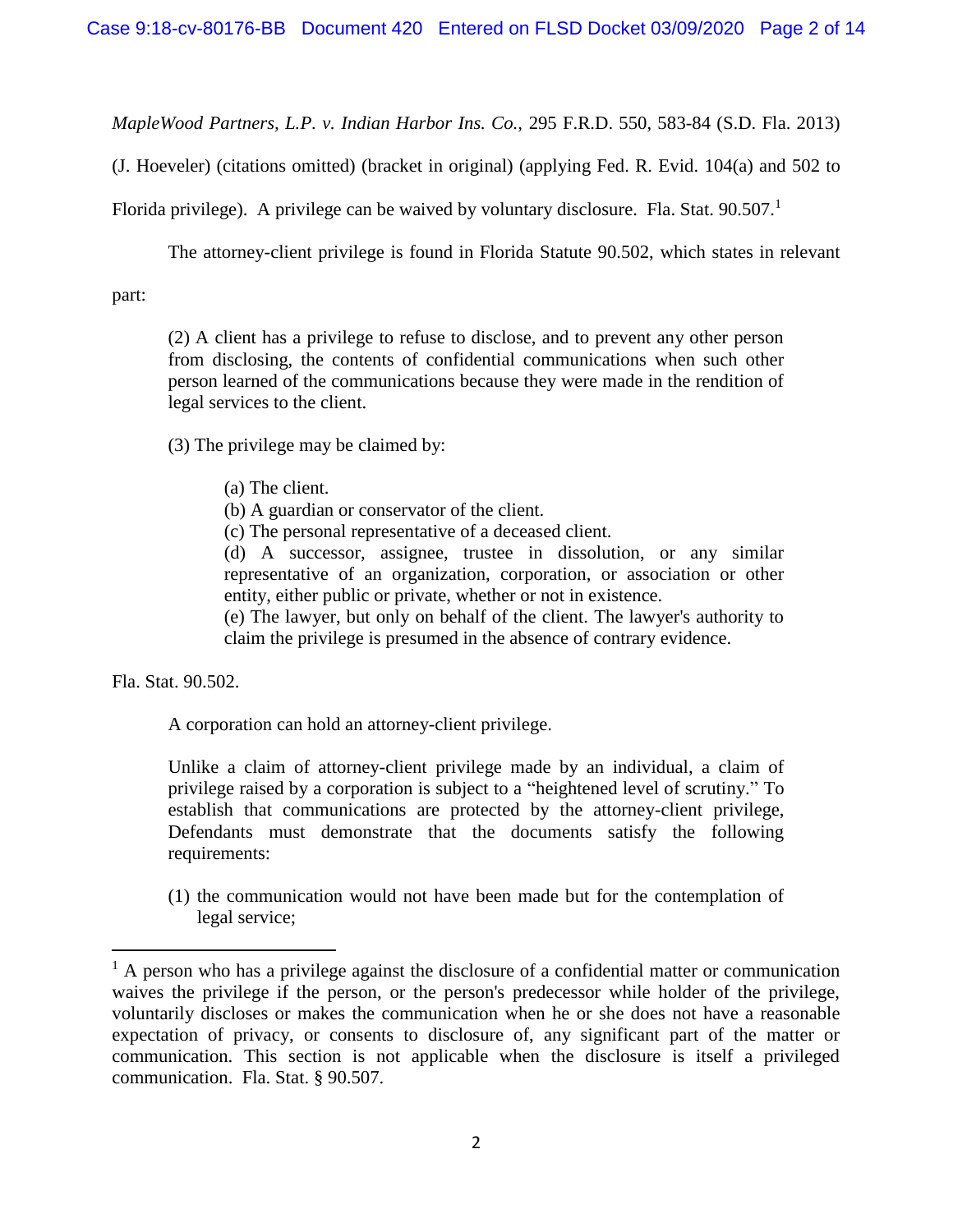- (2) the employee making the communication did so at the direction of his or her corporate superior;
- (3) the superior made the request of the employee as part of the corporation's effort to secure legal advice or services;
- (4) the content of the communication relates to the legal services being rendered, and the subject matter of the communication is within the scope of the employee's duties;

(5) the communication is not disseminated beyond those persons who, because of the corporate structure, need to know its contents.

*Milinazzo v. State Farm Ins. Co.,* 247 F.R.D. 691, 697 (S.D. Fla. 2007) (citing *Southern Bell,* 632

So. 2d at 1383) (J. Torres).

The spousal privilege is found in Florida Statute 90.504, and states:

(1) A spouse has a privilege during and after the marital relationship to refuse to disclose, and to prevent another from disclosing, communications which were intended to be made in confidence between the spouses while they were husband and wife.

Fla. Stat. § 90.504. "For the privilege to apply, spouses must have a 'reasonable expectation of privacy' in the communication in question." *Lamport v. Williams,* No. 14-CV-14126-DMM, 2014 WL 12605141 at \*3 (S.D. Fla. June 3, 2014) (citing *Boyd v. State,* 17 So. 3d 812, 817 (Fla. Dist. Ct. App. 2009)). "Marital communications are presumed confidential absent evidence to the contrary. Factors, such as the nature of the message and circumstances under which it is delivered, may rebut that presumption." *Yokie v. State,* 773 So. 2d 115, 117 (Fla. Dist. Ct. App. 2000) (citing *Hanger Orthopedic Group, Inc. v. McMurray,* 181 F.R.D. 525, 530 (M.D. Fla. 1998)).

#### **BACKGROUND**

On March 19, 2019, I ordered Dr. Wright to produce a list of his bitcoin holdings. DE 124 at 18-23. He asserted that it was impossible for him to comply because the information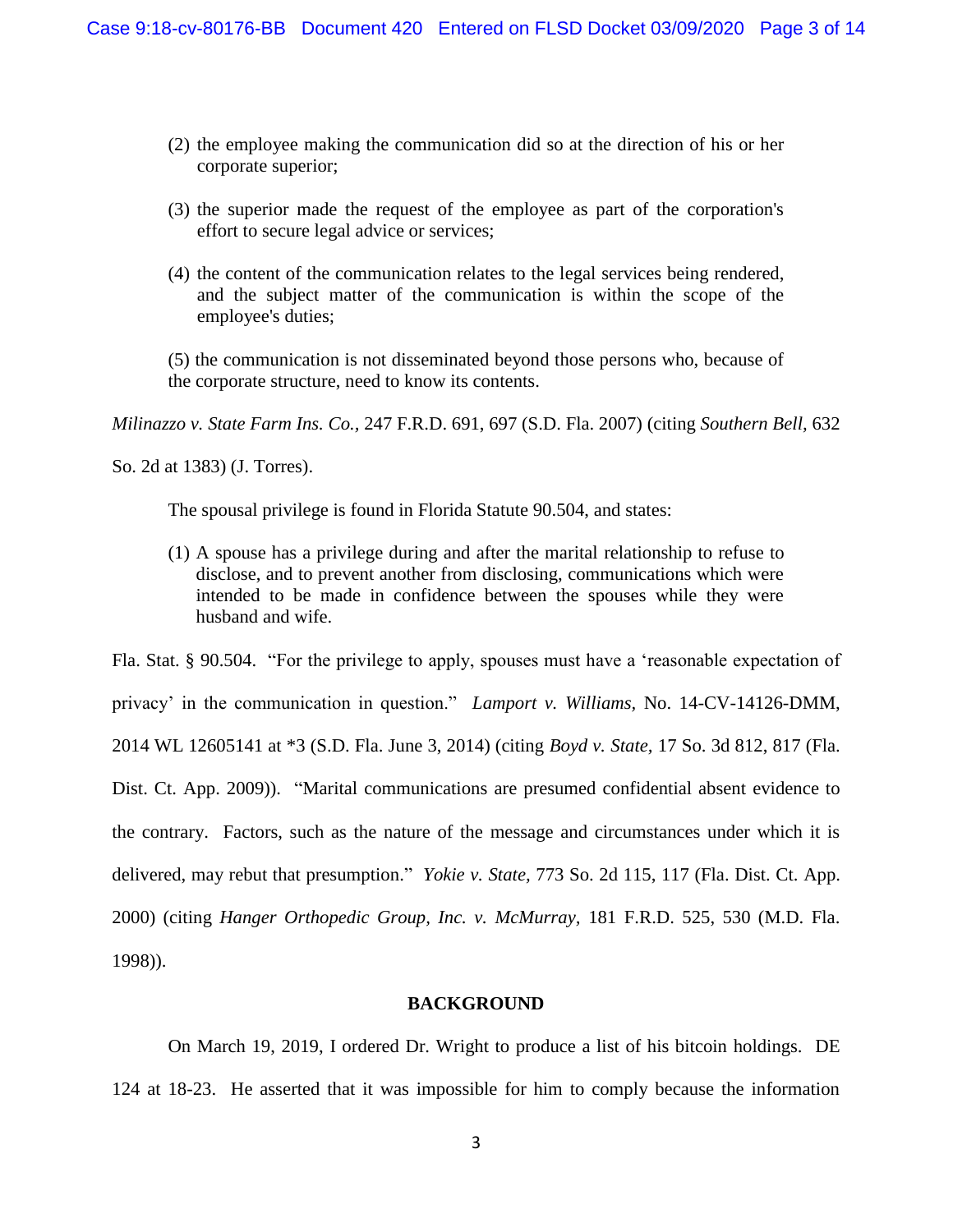necessary to generate that list was held by a blind trust that he could not access. DE 156. I ordered him to identify the trust. DE 166. He submitted sworn declarations identifying two trusts — Tulip Trust I and Tulip Trust II. DE 223, DE 404-2. He subsequently testified that the information necessary to generate the bitcoin list might come to him by bonded courier in or about January 2020. Judge Bloom gave him a chance to produce the information.

In light of the Defendant's representations that the bonded courier is scheduled to arrive in January 2020, the Court will permit the Defendant **through and including February 3, 2020**, to file a notice with the Court indicating whether or not this mysterious figure has appeared from the shadows and whether the Defendant now has access to the last key slice needed to unlock the encrypted file. In the event this occurs, and further if the Defendant produces his list of Bitcoin Holdings as ordered by the Magistrate Judge, then this Court will not impose any additional sanctions . . .

DE 373 at 22.

On or about January 6, 2020, Dr. Wright produced in discovery the deed for a third trust ("Tulip Trust III"). DE 369. Thereafter, he provided a bitcoin list to Plaintiffs and filed a Notice of Compliance. DE 376.

Plaintiffs requested, and Judge Bloom authorized, a limited number of depositions directed at how Dr. Wright obtained the necessary information to generate the bitcoin list. DE 382. Dr. Wright responded on January 28, 2020. *See* DE 404-1. He objected to Interrogatories 2, 3, and 5. As to Interrogatory 2, he objected based on relevance, attorney-client privilege, and spousal privilege. As to Interrogatory 3, he objected on the same grounds, as well as overbreadth, undue burden, disproportionality, and cumulativeness. His response to Interrogatory 5 incorporated his response and objections to Interrogatory 2.

On February 25, 2020, I conducted a discovery hearing and overruled the relevance objections. The parties appear to have resolved their dispute over the scope of Interrogatory 3; it is now limited to events in or about December 2019 related to Dr. Wright's acquisition of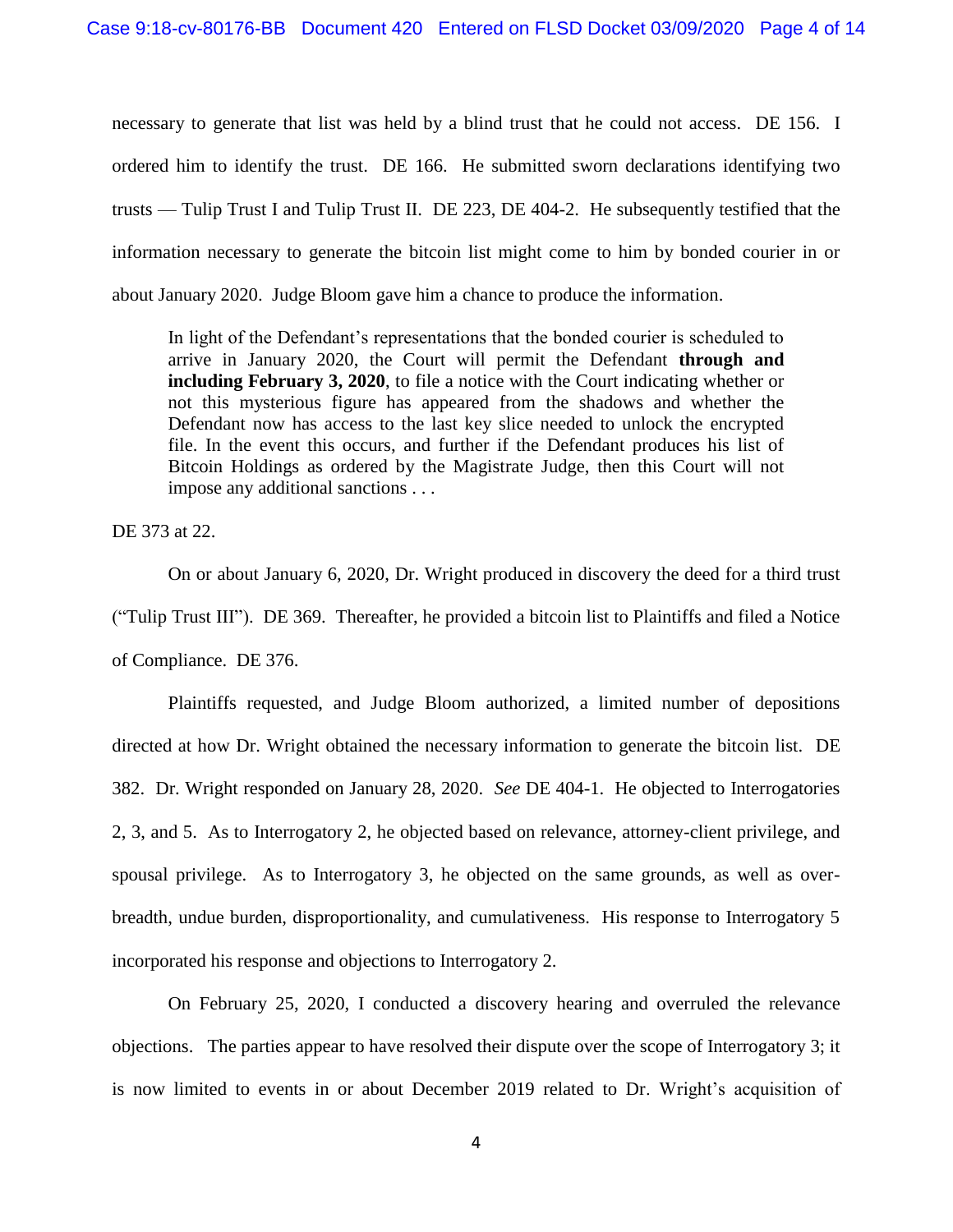information from Denis Mayaka. On March 5, 2020, I conducted a discovery hearing to address the remaining privilege objections.

### **DISCUSSION**

# *Interrogatory Responses*

Interrogatory 2 asks Dr. Wright to provide a "detailed description" of how he obtained the necessary information. He responded that his wife, who is the trustee of the Tulip Trust III, received the trust agreement in December 2019 from counsel for the Trust. Thereafter, she received an encrypted trust file. She then provided him with a file containing the bitcoin list.

Dr. Wright asserts that the communications between his wife and the counsel for the Trust are protected by the attorney-client privilege. He further asserts that the communications between him and his wife are protected by the spousal privilege.

At the hearing on March 5, Dr. Wright's counsel represented that Denis Mayaka (who is identified in the response to Interrogatory 1) is the counsel to the Trustee referenced in the Response to Interrogatory 2. To establish an attorney-client relationship between Mr. Mayaka and Ms. Watts, Dr. Wright introduced a sworn, un-notarized, Declaration of Denis Bosire Mayaka. *See* Hearing Exhibit 1. The Declaration states, "I am lawyer [*sic*] and obtained my bachelor of law degree in 2007 from Moi University in Kenya." Dr. Wright also introduced a printout of a LinkedIn profile that reflects Mr. Mayaka having a Bachelor of Laws degree from Moi University. *See* Hearing Exhibit 2.<sup>2</sup> Dr. Wright also relies on his sworn responses to the Interrogatories, which assert that Mr. Mayaka is counsel to the Trust.

Dr. Wright's counsel also argued that he has an independent attorney-client relationship with Mr. Mayaka apart from the Tulip Trust III. As evidence of this relationship, they point to

<sup>&</sup>lt;sup>2</sup> Plaintiffs objected to the admission of both exhibits because they were hearsay.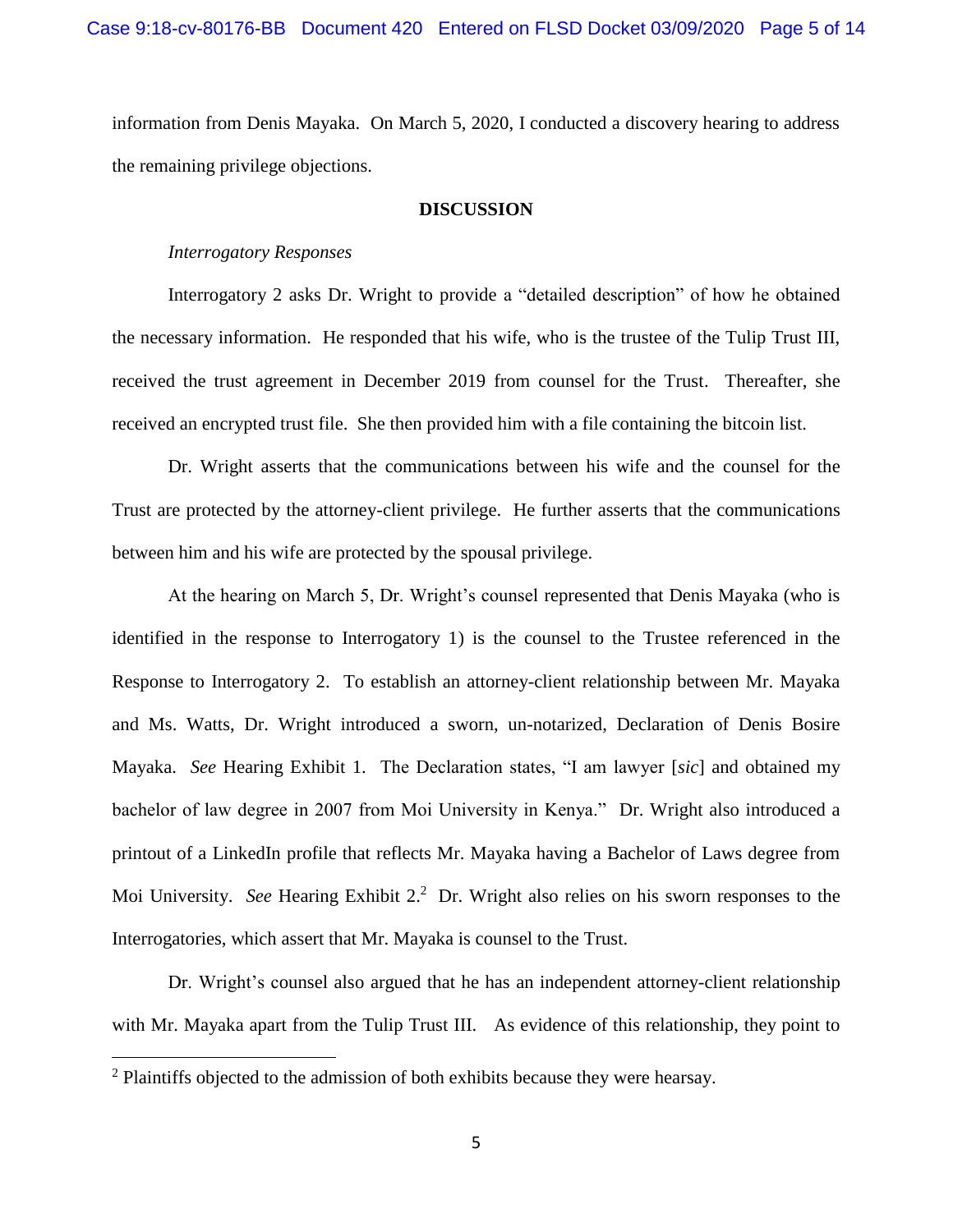the Mayaka Declaration, which states, "I have represented Dr. Craig Steven Wright since 2012 on, among others, investment matters. Specifically, I represent Dr. Wright and Wright International Investments Ltd in connection with the Tulip Trust documents, including the Tulip Trust dated July 7, 2017."

The record does not establish that an attorney-client relationship exists between Mr. Mayaka and Ms. Watts. First, as finder of fact, I disregard the Mayaka Declaration because it has not been adequately authenticated. Particularly given my prior finding that Dr. Wright has produced forged documents in this litigation, I decline to rely on this kind of document, which could easily have been generated by anyone with word processing software and a pen. Second, I accept counsel's representation that Dr. Wright intended for his sworn interrogatory answers to affirm that Mr. Mayaka was the counsel to the Trustee of Tulip Trust III. Nevertheless, I give no weight to sworn statements of Dr. Wright that advance his interests but that have not been challenged by cross-examination and for which I cannot make a credibility determination. I have previously found that Dr. Wright gave perjured testimony in my presence. Third, the Trust document does not identify Mr. Mayaka as counsel; he is assigned a different role. *See generally*  DE 404-3. In sum, the record does not establish that Mr. Mayaka is counsel to the Trustee of the Tulip Trust. For similar reasons, the record does not establish that Dr. Wright and Mr. Mayaka have an independent attorney-client relationship.

Even assuming there was an attorney-client relationship between Mr. Mayaka and Ms. Watts as Trustee, the record does not establish that any communications between them in December 2019 were intended to remain confidential. Rather, it appears that the encrypted file that was sent on or about December 17 was intended to be decrypted and disclosed to Plaintiffs. Likewise, give this Court's prior orders, it must have been understood that the Tulip Trust III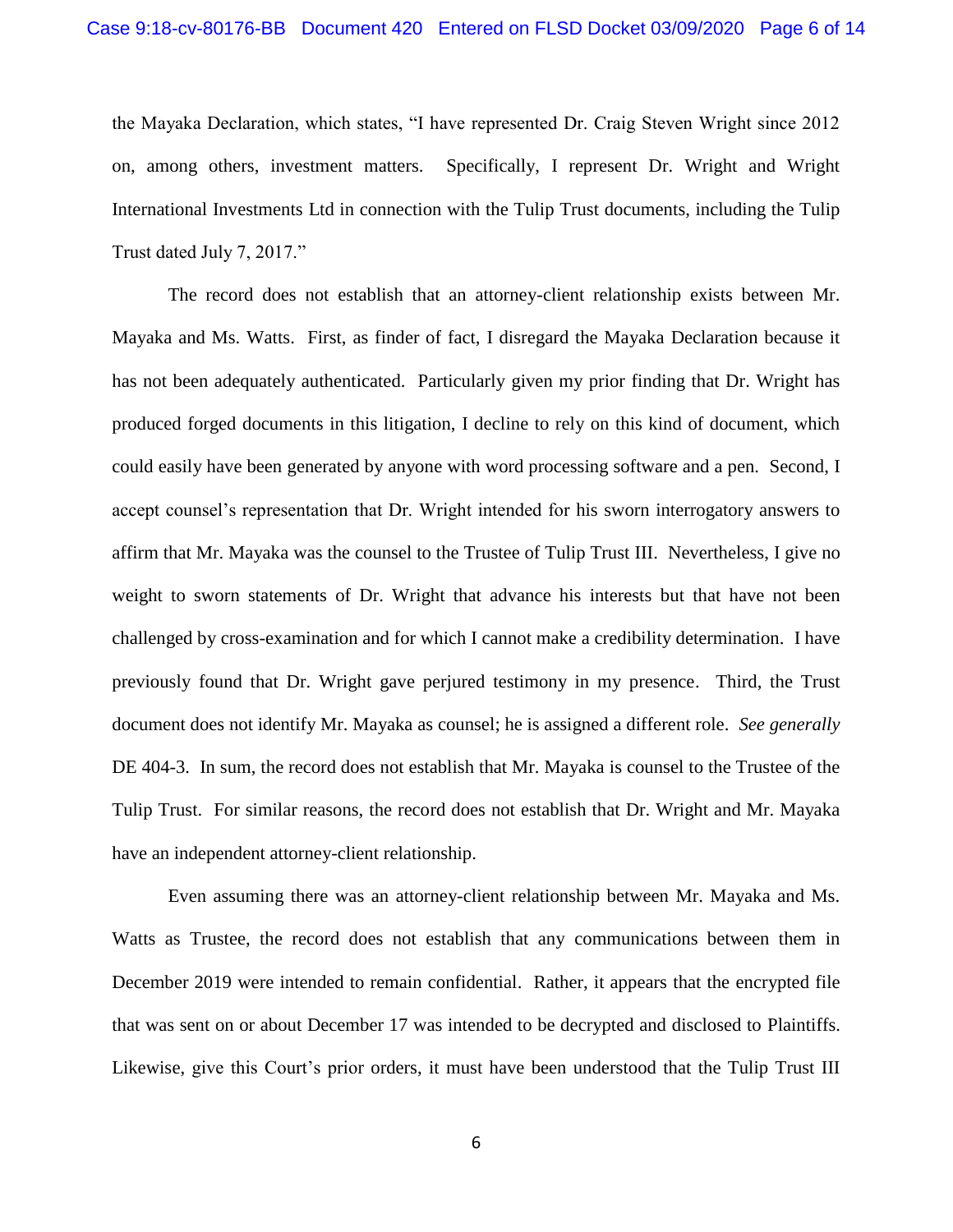document was to be produced to Plaintiffs. These facts create a strong inference that any communications surrounding the transfer of these materials to Ms. Watts were not intended to remain confidential. Additionally, by disclosing to Dr. Wright any otherwise-confidential communications with counsel, Ms. Watts has waived the privilege for those communications. Finally, Dr. Wright lacks legal authority to assert an attorney-client privilege over communications between the trustee and counsel for the trust. He would not be the client; the trustee would be.

Turning to the marital privilege claims, there is a presumption that communications between Ms. Watts and Dr. Wright were intended to be confidential. Relying on *Hanger Orthopedic*, Plaintiffs argue that there is a blanket exception to the spousal privilege for business-related communications. That conclusion is not correct. Courts have looked to the business purpose of a communication as evidence that it was not intended to remain confidential, but the business purpose is not necessarily dispositive. *See Hanger Orthopedic,* 181 F.R.D. at 530 ("The fact that the communication relates to business *may* demonstrate the intent that a communication was not intended to be confidential.") (emphasis added). *Hanger Orthopedic*  cites and discusses a leading hornbook which states:

*The fact that the communication relates to business transactions may show that it was not intended as confidential. Examples are statements about business agreements between spouses, or about business matters transacted by one spouse as agent for the other, or about property or conveyances.* Usually, such statements relate to facts which are intended later to become publicly known. To cloak them with privilege when the transactions come into litigation would be productive of special inconvenience and injustice.

*Id.* (Emphasis in original) (citing McCormick on Evidence, § 80 (4<sup>th</sup> ed. 1992). Here, the totality of the circumstances indicates that any communications between Dr. Wright and Ms. Watts relating to the encrypted file and the Tulip Trust III document were not intended to be

7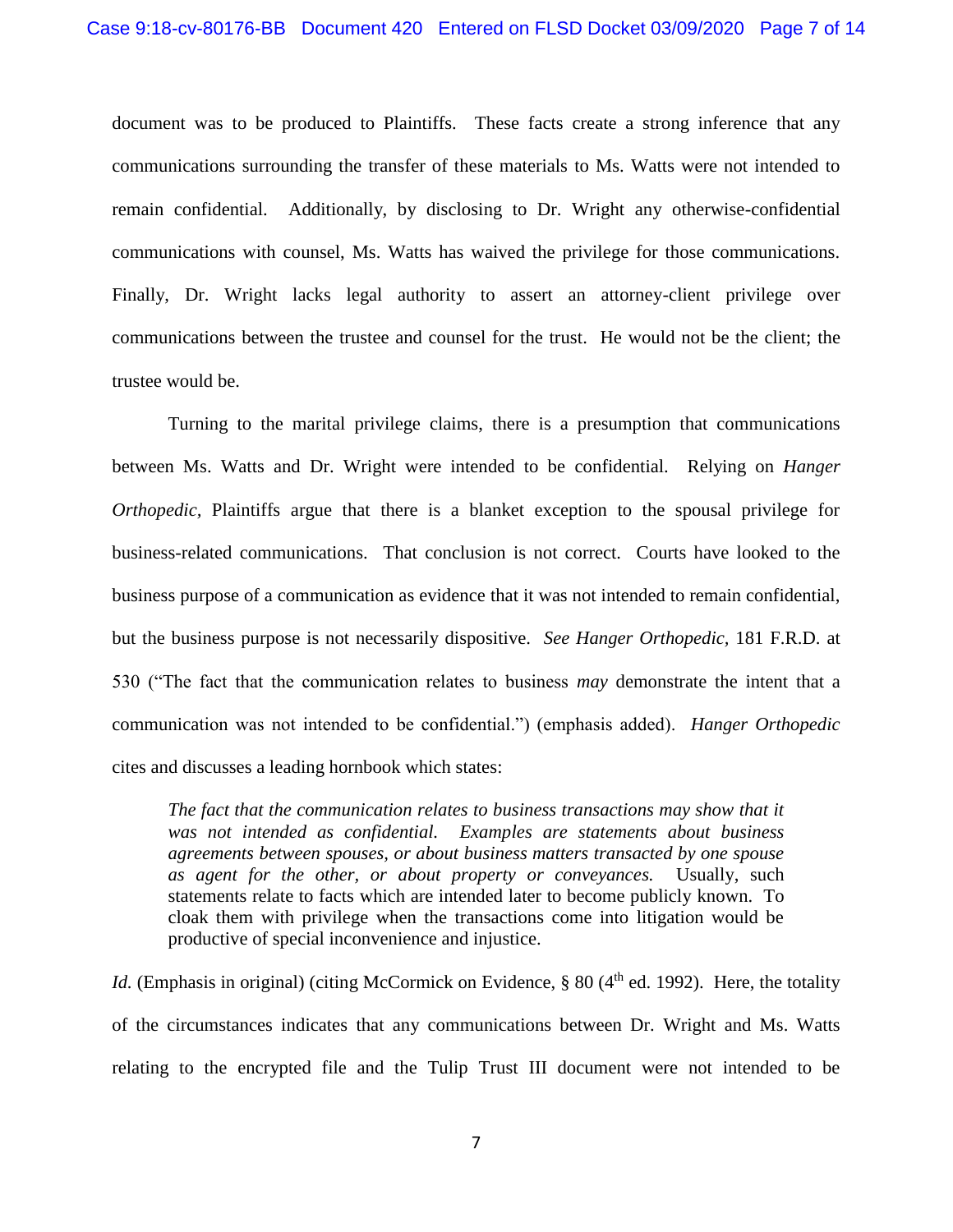confidential. As noted above, the spouses understood that these documents were going to be transmitted to Plaintiffs. The documents related to interests in property which will eventually become publicly known.

## *Corporate Attorney-Client Privilege*

 $\overline{a}$ 

In response to multiple requests for production, Dr. Wright provided a privilege log that asserts attorney-client privilege over approximately 11,000 documents on behalf of 17 corporations, all of which are either dissolved or in liquidation.<sup>3</sup> The record does not establish Dr. Wright's current connection to the companies, if any. Nevertheless, Dr. Wright admits that he currently has actual possession of documents that would be responsive to Plaintiffs' discovery requests, but that he asserts would be protected by the corporations' attorney-client privilege.

Dr. Wright asserts (and the record does not contradict) that he lacks the authority to affirmatively waive the attorney-client privilege on behalf of a third-party corporation. Plaintiffs argue that (1) a dissolved corporation cannot assert an attorney-client privilege as a matter of Florida law, (2) even if an attorney-client privilege survives corporate dissolution, Dr. Wright has no authority to invoke it for these corporations, and (3) even if Dr. Wright has the authority to invoke the attorney-client privilege, he has not met his burden of showing that these specific communications are privileged. DE 389. Dr. Wright responds that (1) the corporate attorneyclient privilege survives dissolution, (2) the attorney-client privilege need not be affirmatively asserted — once created, it exists until it is waived, (3) if an affirmative privilege assertion is

<sup>3</sup> Plaintiff's Memorandum Challenging [Dr. Wright's] Privilege Designations identifies 17 companies that Plaintiffs speculate are the underlying entities for which the attorney-client privilege is being invoked. DE 389 at 5-6. Dr. Wright's Response did not challenge Plaintiffs' assertion that these were the underlying corporate entities, nor did it supplement the list. *See* DE 394. I therefore deem the parties to have stipulated to the information contained in the chart on page 6 of DE 389.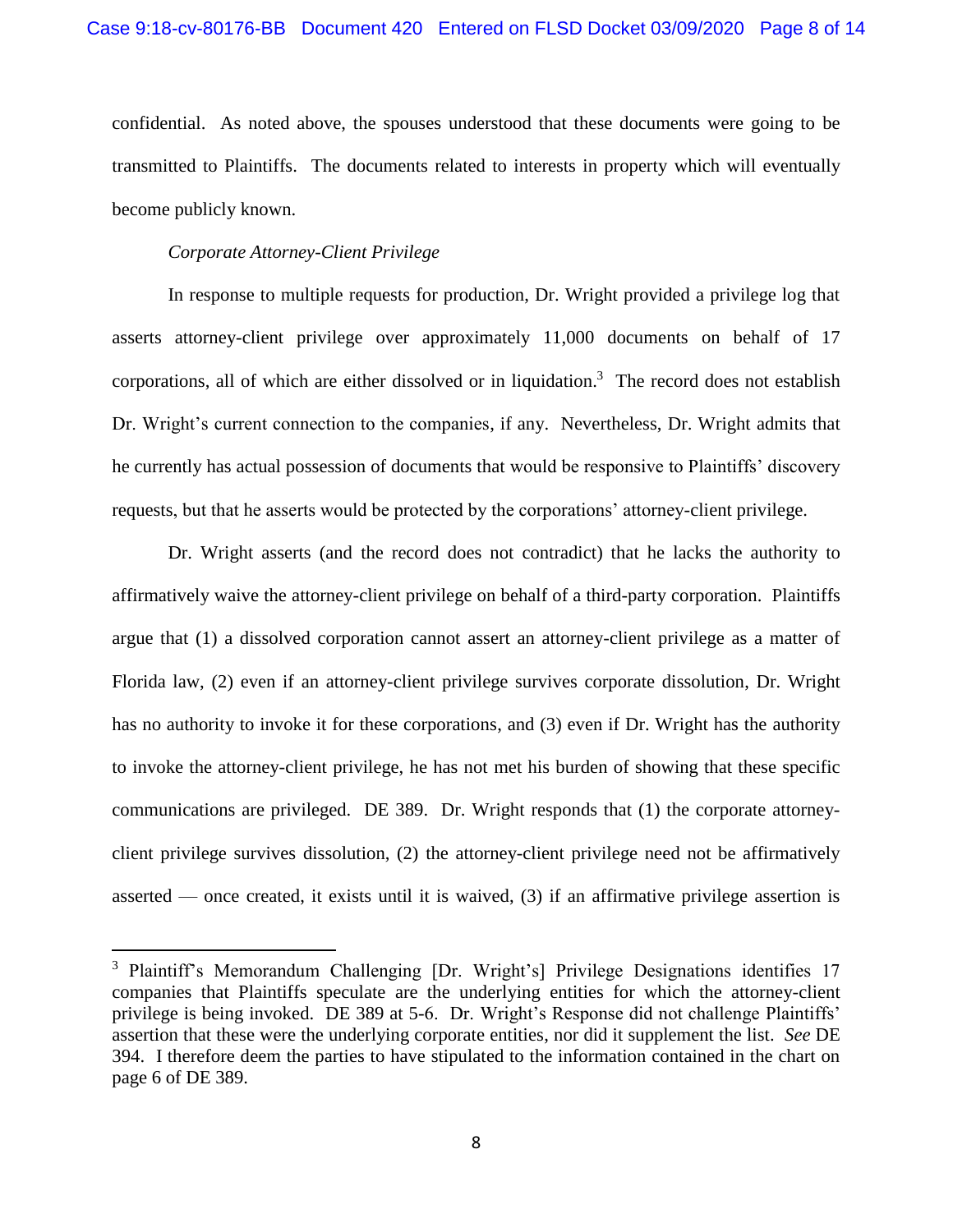required, Dr. Wright can assert it, under Florida law, (4) it would violate Australian law to compel disclosure of these privileged communications, and (5) if Dr. Wright cannot invoke the attorney-client privilege, it would be unduly burdensome to require him to notify the person who unquestionably could invoke it. DE  $394<sup>4</sup>$ 

I find that the attorney-client privilege, like all discovery objections and privileges, must be affirmatively asserted. The Federal Rules of Civil Procedure permit a party to request discovery of "any nonprivileged matter that is relevant to any party's claim or defense and proportional to the needs of the case." Fed. R. Civ. P. 26(b)(1). Because the requesting party may not know whether its request encompasses privileged material, the default condition is that the responding party will produce what is requested. If a responding party objects to the discovery request, it must assert an objection, state all legal bases for that objection, and specify that it is withholding material based on that objection. Fed. R. Civ. P.  $34(b)(2)(C)$  ("An objection must state whether any responsive materials are being withheld on the basis of that objection. An objection to part of a request must specify the part and permit inspection of the rest."); S.D. Fla. Local Rule 26.1(e)(2)(A) ("Where an objection is made to any interrogatory or subpart thereof or to any production request under Federal Rule of Civil Procedure 34, the objection shall state with specificity all grounds."). "Any ground not stated in an objection within the time provided by the Federal Rules of Civil Procedure, or any extensions thereof, shall be waived." S.D. Fla. L. R.  $26.1(e)(2)(A)$ .<sup>5</sup> When the legal objection is that the request calls for

<sup>&</sup>lt;sup>4</sup> The parties agreed that a ruling on the categorical objections would resolve the vast majority of the privilege claims. I therefore do not address whether each of the approximately 11,000 items is, in fact, a confidential attorney-client communication.

 $5$  Local Rule 26.1(e)(2)(A) disposes of Dr. Wright's argument that a privilege continues to exist until it is waived. If the privilege is not timely asserted, it is waived as a matter of law.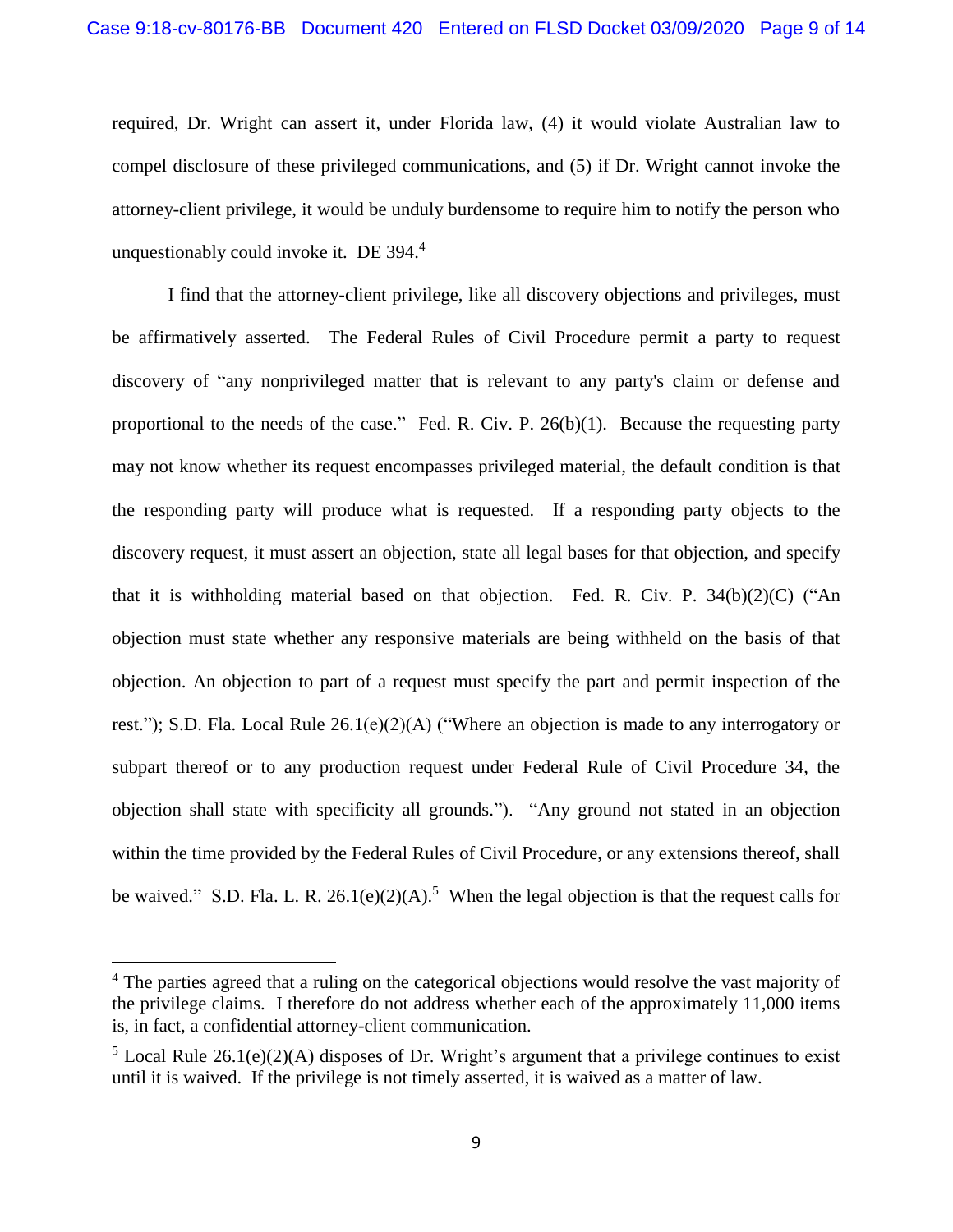privileged material, the objecting party also must provide a privilege log which contains sufficient information for the requesting party to challenge the privilege claim. S.D. Fla. L. R.  $26.1(e)(2)(B)$ . These procedures are designed to provide an orderly process for the parties to identify, and the Court to resolve, claims of privilege. Fundamental to this process is that an objecting party must affirmatively assert its objection, which then permits the requesting party to bring the legal issue before the Court.

I further find that, even assuming the attorney-client privilege survives corporate dissolution under Florida law, Dr. Wright lacks authority to assert the attorney-client privilege on behalf of these unidentified third-party companies. Under Section 90.502, the attorney-client privilege can be claimed only by a limited group of people. Dr. Wright argues that he falls within the category of "successor, assignee, trustee in dissolution, or any similar representative of an organization, corporation, or association or other entity, either public or private, whether or not in existence." Fla. Stat. 90.502(3)(d). Specifically, he asserts that he is a "similar representative" to a successor, assignee, or trustee in dissolution. There is no evidence in the record to support this assertion. At most, he appears to be a person who was formerly associated with these entities in some capacity, and who retains actual possession of documents that belonged to the entities.

At the March 5 hearing, Dr. Wright argued for the first time that the assertedly-privileged documents were not in his care, custody, or control in his individual capacity, but rather in his capacity as agent/representative/bailee of the entities. Dr. Wright argues that because the Court and Plaintiffs previously treated him as being responsible for producing documents belonging to these entities, he should be permitted to invoke the attorney-client privilege on behalf of those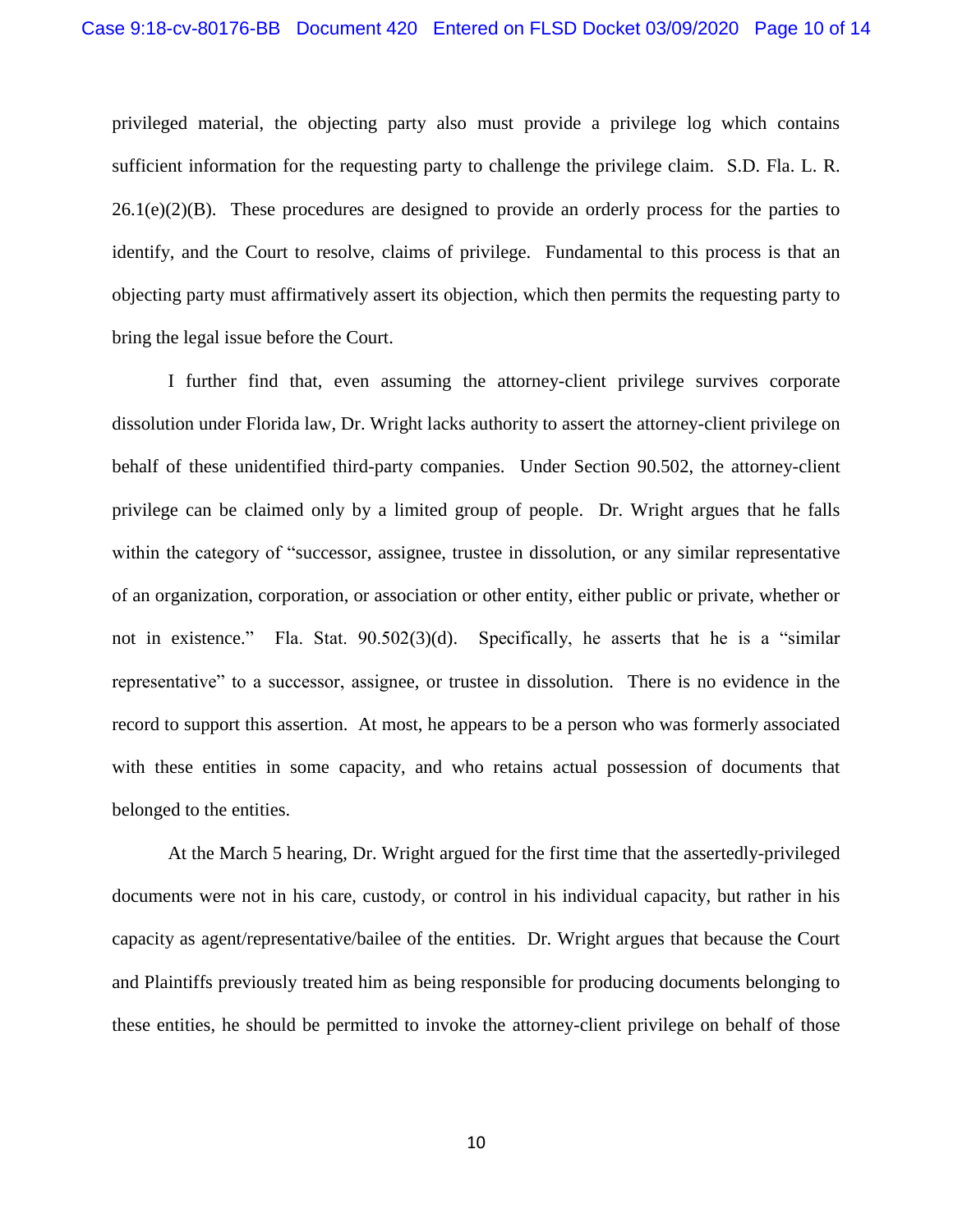entities. See DE 394 at 7 n.3.<sup>6</sup> The Federal Rules of Civil Procedure require a party to produce materials that are within the party's "possession, custody, or control." Fed. R. Civ. P. 34(a). There is a body of caselaw that addresses when documents are in a party's possession, custody, or control. *See, e.g., Searock v. Stripling,* 736 F.2d 650, 653 (11th Cir. 1984) ("Under Fed. R. Civ. P. 34, control is the test with regard to the production of documents. Control is defined not only as possession, but as the legal right to obtain the documents requested upon demand."); *Batista v. Nissan North America, Inc.,* 2015 WL 10550409 at \*2 (S.D. Fla., Dec. 7, 2015) (J. Scola); *Costa v. Kerzner Intern. Resorts, Inc.,* 277 F.R.D. 468, 471 (S.D. Fla. 2011) (J. Seltzer). By listing these materials in the privilege log and otherwise not raising a timely objection, Dr. Wright has waived the argument that these documents are not in his possession, custody, or control.

Dr. Wright argues that requiring him to produce the assertedly-privileged documents would require him to violate Australian law. In support of this argument, he submitted a Declaration from Australian lawyer Gordon Thomas Grieve. DE 394-1. Mr. Grieve states, "Under Australian law, documents covered by the attorney client privilege are privileged from the moment of the communication. There is no need to 'assert' or 'claim' the privilege when the document is created and such documents remain privileged until privilege is waived by the holder of the privilege." DE 394-1 at ¶10. He further states, "A corporation's privilege is not extinguished by its dissolution, and upon dissolution, the right to waive a corporation's privilege

<sup>6</sup> Although Dr. Wright has not cited to the portion of the record where he asserts that I ordered production of corporate documents, it is my consistent practice to not define what is within a party's "possession, custody, or control" unless that party raises a specific objection on these grounds. My recollection is that here I followed that practice, that is, I ordered Dr. Wright to produce whatever was in his possession, custody, or control without specifically ruling what documents fell into that category.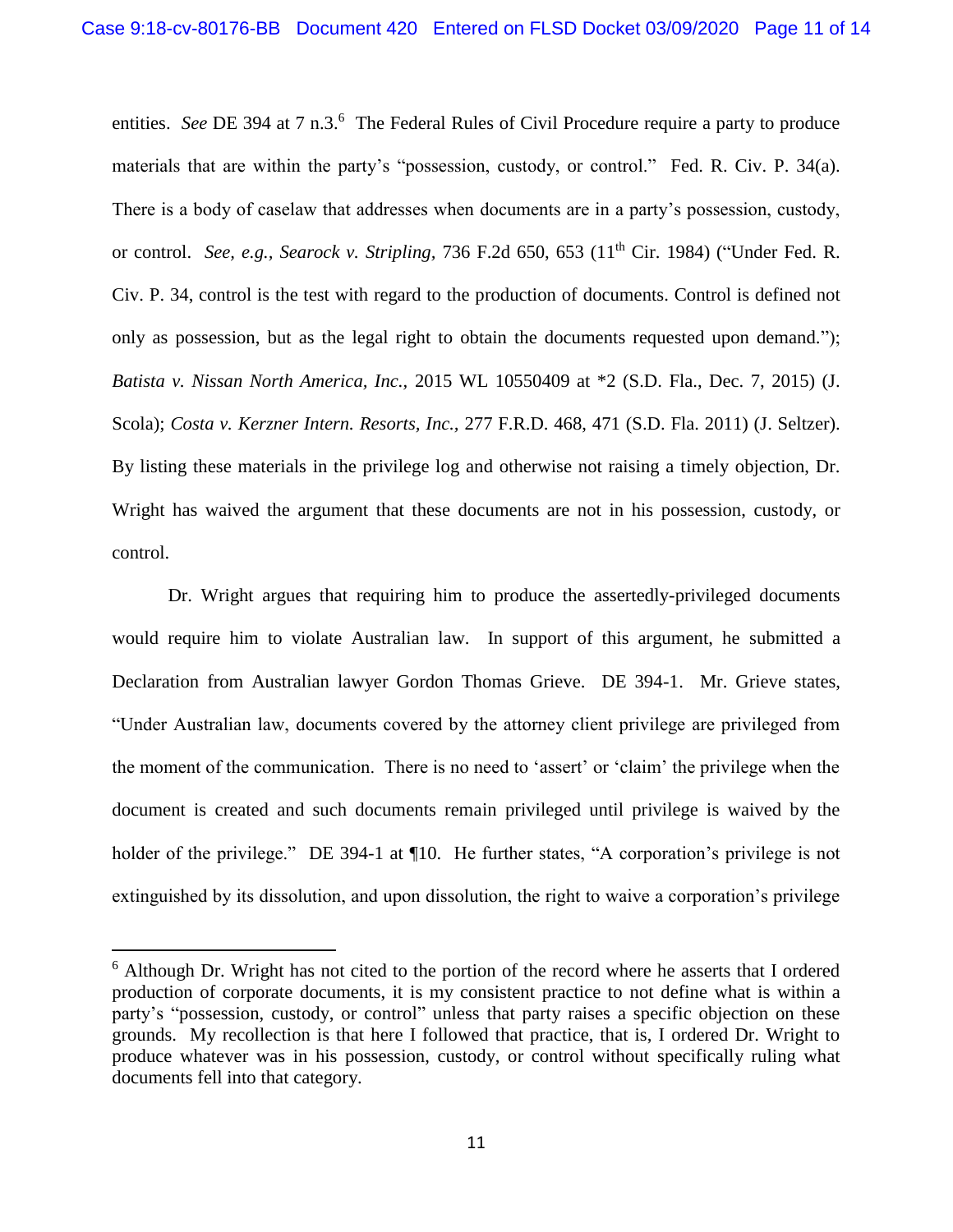passes on to the Australian Securities and Investment Commission ('ASIC')." *Id.* at ¶13. ASIC's policy is to neither assert nor waive privilege on behalf of a dissolved corporation, but ASIC does not object to a party obtaining a court order adjudicating whether the attorney-client privilege applies and whether "the party in possession produce the documents." *Id.* at ¶15 citing *Kellert v. Foate* [2015] NSWSC 954 (Austl.). 7

Mr. Grieve's Declaration does not demonstrate that ordering production of these materials would violate Australian law. Nothing in Mr. Grieve's Declaration establishes that Australian law is inconsistent with U.S. law. Under both countries' laws, the attorney-client privilege is created at the time of the confidential attorney-client communication; it continues to exist until waived. The issue before me is whether a party waives the attorney-client privilege by failing to timely and affirmatively assert it in response to a discovery request. The answer is "yes." Dr. Wright is not waiving the privilege; he has no legal authority to do so. The corporate entities are waiving the privilege by not seeking to intervene to assert it. Because Australian law recognizes that a waiver terminates the privilege, compelling production here would not violate Australian law.<sup>8</sup>

Finally, Dr. Wright asserts that it would be unduly burdensome to require him to notify all of the persons who could properly assert the privilege on behalf of these entities. He does not

<sup>7</sup> Plaintiffs object to me considering Mr. Grieve's Declaration because they claim it was submitted in violation of Fed. R. Civ. P. 44.1, which states in pertinent part, "A party who intends to raise an issue about a foreign country's law must give notice by a pleading or other writing." The Declaration was appended to a pleading filed on February 11, 2020. Plaintiffs were on notice three weeks before the March 5 hearing, which was adequate time to procure their own evidence on Australian law. Because I find proper notice and no prejudice, I reject Plaintiffs' objection.

<sup>&</sup>lt;sup>8</sup> Even if an order compelling production would require Dr. Wright to violate Australian law, he has not shown that this fact should affect my decision on the merits.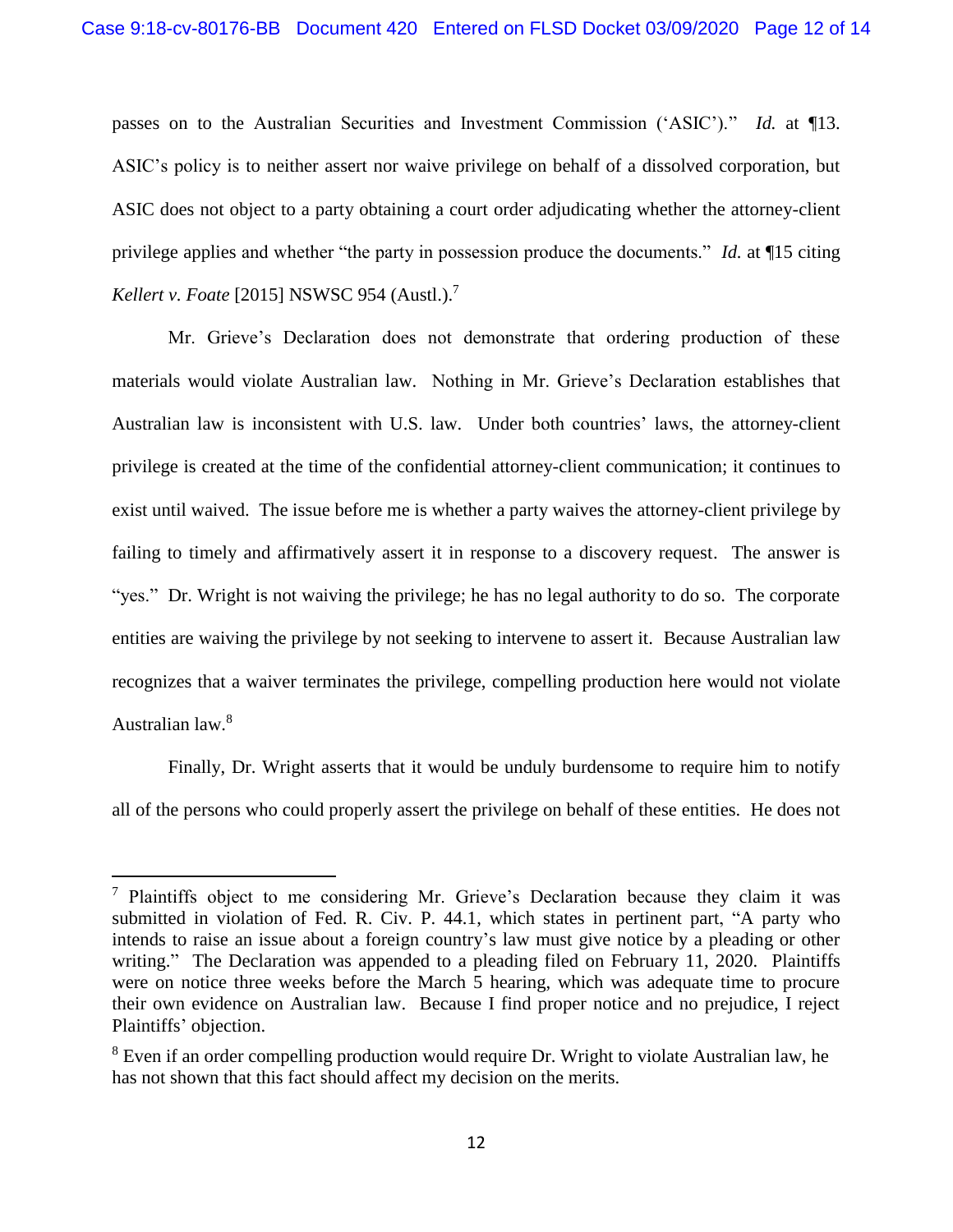cite any legal authority that this notification is required, nor has he introduced any evidence of who would have to be notified and why it would be unduly burdensome to do so. At the March 5 hearing, counsel asserted that, because ASIC will neither assert nor waive the privilege, Dr. Wright must notify each of the lawyers for the corporations to see if they want to assert the privilege under Section 90.502(2)(e).

Dr. Wright's protestations of undue burden ring hollow. At the March 5 hearing, Plaintiffs introduced an email from Ms. Watts to Stefan Matthews dated July 27, 2015, which purports to be a draft summary of 14 corporate entities which overlap with the entities that are the basis for Dr. Wright's privilege claims. *Compare* Hearing Exhibit 3 with DE 389 at 6. This exhibit shows that either Dr. Wright or Ms. Watts was a Director of every company, often the sole Director(s). Therefore, if lawyers exist who could invoke the attorney-client privilege for these entities, Dr. Wright and Ms. Watts have direct personal knowledge of who they are. Also, it appears that the assets of many of these entities were transferred into trust by Dr. Wright and Ms. Watts in 2017 and that most of the companies were dissolved thereafter. These facts (and the lack of any evidence to contradict them) lead to the conclusion that these companies were effectively the alter egos of Dr. Wright and Ms. Watts, and that there would not be any undue burden in notifying the lawyers involved, if in fact any exist.

Any contractual or other legal obligation that Dr. Wright may have to notify the entities is not a basis for limiting discovery under Rule  $26(b)(1)$  or for a protective order under Rule  $26(c)$ , here. The entities allowed Dr. Wright to retain these materials. Dr. Wright currently has actual possession of the documents. He already has located, reviewed, and logged these materials. All that remains is to physically produce them. He has not shown that doing so would create an undue burden.